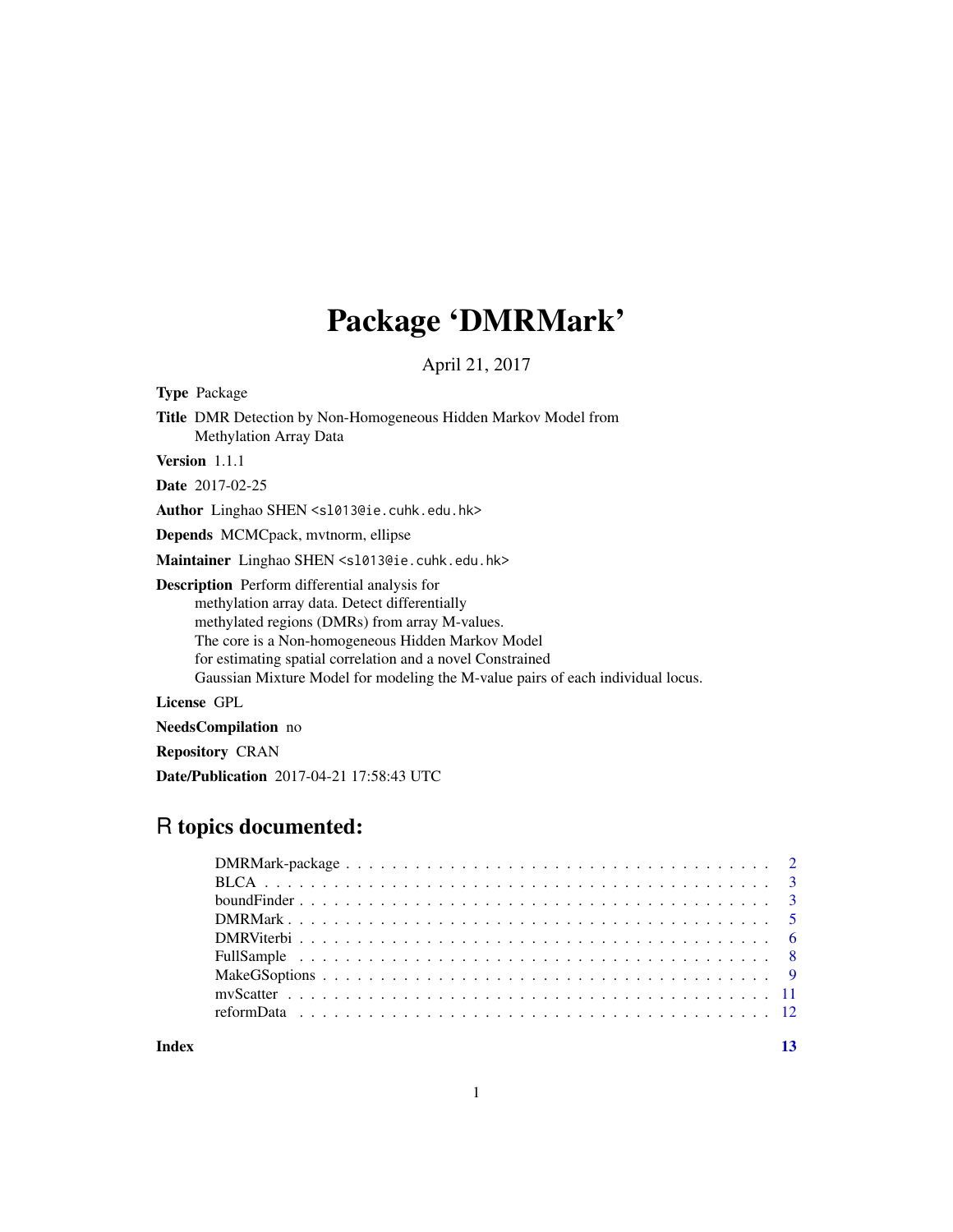<span id="page-1-0"></span>DMRMark-package *DMR Detection by Non-Homogeneous Hidden Markov Model from Methylation Array Data*

## **Description**

Perform differential analysis for methylation array data. DMRMark detects differentially methylated regions (DMRs) from array M-values. The core of DSS is a Non-homogeneous Hidden Markov Model for estimating spatial correlation and a novel Constrained Gaussian Mixture Model for modeling the M-value pairs of each individual locus.

DMRMark only works for two-group comparisons currently. We have the plan to extend the transition and response model that make then suitable for complex experimental designs in the future.

#### Author(s)

Linghao SHEN <sl013@ie.cuhk.edu.hk>

#### Examples

```
# DMR detection performed on chr18 of a small BLCA dataset from TCGA
data(BLCA)
# Use a small subset
nprobe <- 500
# M-values
mv <- BLCA$mv[1:nprobe,]
# Distance between probes, L<0 indicates acorssing chromosomes
L = BLCA$distance[1:nprobe]
# Initialize new chain when probe distance too long
# or across different chromosomes
newChains <- which((L > 100000) | L < 0)
# The starting positions of new chains
starting <- c(1, newChains[-length(newChains)]+1)
# Run DMRMark with default options
set.seed(0)
par <- DMRMark(mv, L, starting)
# Get the posterior of being certain states
# Return the result of DMC for plotting by setting 'region=FALSE'
results <- DMRViterbi(mv, par, L, starting, region=FALSE)
# The MAP states being 3 or 4 indicate DMCs
isDMC \leq (results$states > 2) + 0
mvScatter(mv, isDMC, nPlot=10000)
```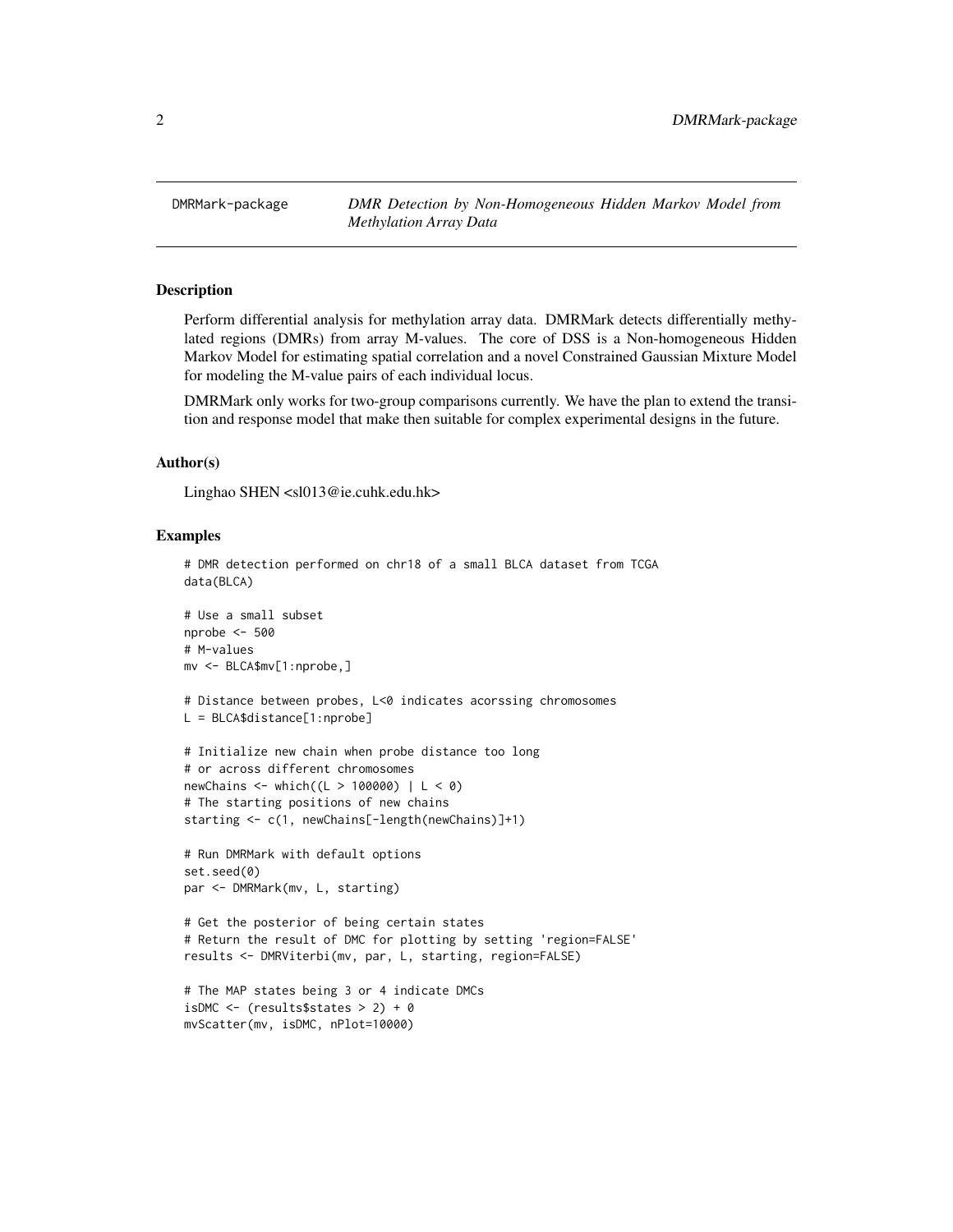<span id="page-2-0"></span>

#### Description

This data set contains one pair of M-values of BLCA chr18 from The Cancer Genome Atlas TCGA (TCGA). In addition, it contains the distance between each probes and the gold standard methylation status getting by the matched WGBS data (also from TCGA).

#### Usage

data(BLCA)

## Format

A List with the following items, all items will length 5492 corresponding to the Illumina 450K probes on chr18:

mv A matrix with one pair of M-values

distance a numeric vector of the probe distance

truth a binary vector represents the WGBS methylation status (0-nDML, 1-DML)

#### Source

Data generated by the TCGA Research Network: <http://cancergenome.nih.gov/>

#### Examples

data(BLCA)

boundFinder *Find a pair of reasonable distances of group means for hyper- and hypomethylation based on the quantile of two-group difference.*

#### Description

This function takes the M-values to produce the distance \$D\$ to be the maximum value satisfies that the proportion of absolute values of two-group difference larger than \$D\$ is at certain level. Due to the precision limitation, the \$D\$'s for hyper- and hypomethylation are not necessarily the same. If the samples are not totally paired, than user should first call 'reformData' to process M-values.

#### Usage

boundFinder(mv,  $prop = 0.1$ )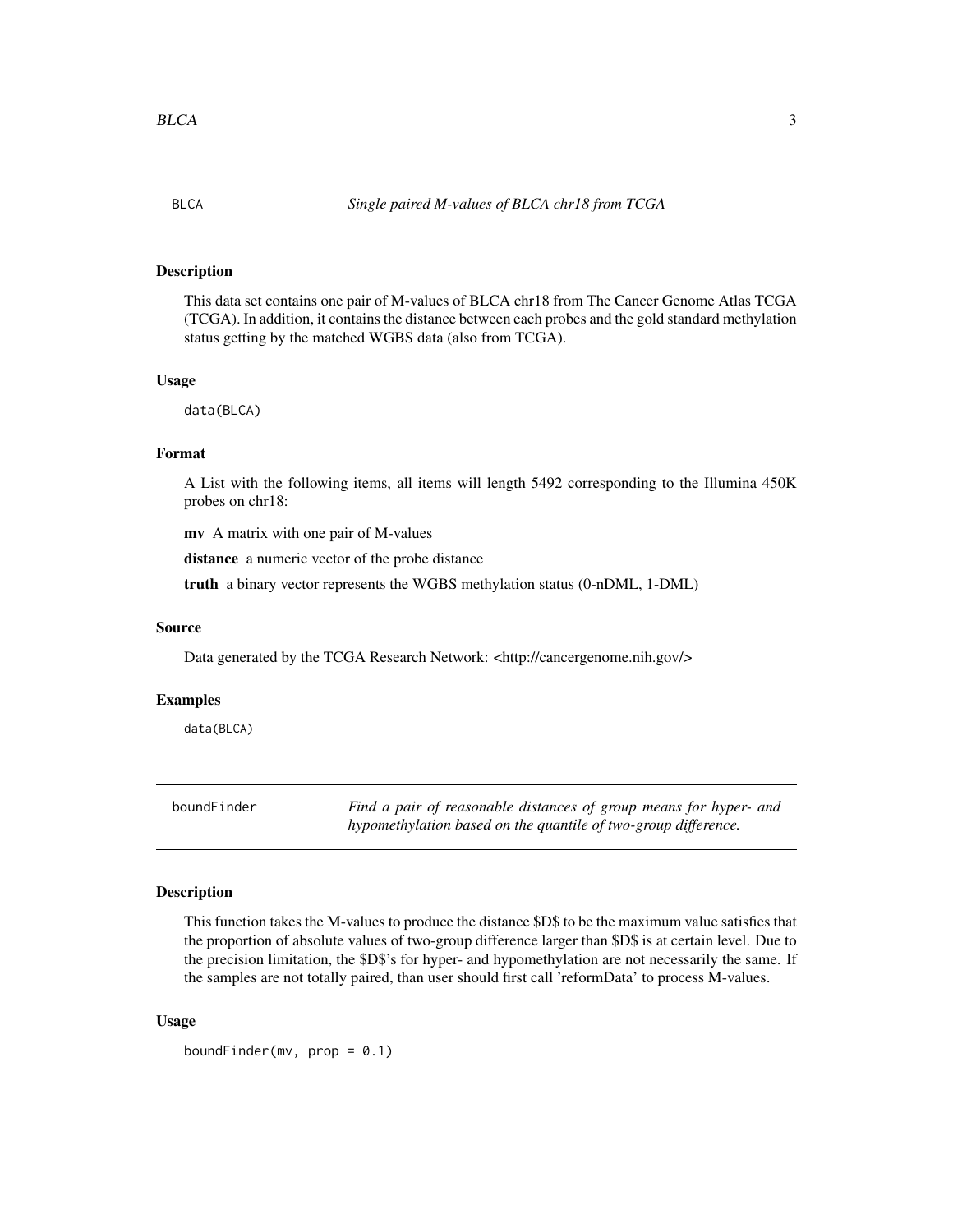#### <span id="page-3-0"></span>Arguments

| mv   | The input M-values matrix. If the samples are not totally paired, than user<br>MUST first call "reformData" to process M-values. |  |  |
|------|----------------------------------------------------------------------------------------------------------------------------------|--|--|
| prop | The proportion that absolute values of two-group difference larger than \$D\$<br>must be satisfied. Default value is 0.1         |  |  |

## Details

The choices of 'prop' are not going to be too extreme or stringent, which will produce to dominated prior. This value should depend on the belief that around 'prop' proportion of loci are differentially methylated. In general 0.1 to 0.2 should be reasonable and and well-performed. Users may also choose different \$D\$'s for two differentially methylation status freely, in this situation, values around 1.5 to 3 are recommended.

Users must ensure the M-values come from paired samples or has been processed by 'reformData' according to the experiment design.

#### Value

A two-value vector contains \$D\_1\$ and \$D\_2\$ for the group-mean difference of hypermethylation and hypomethylation respectively. Due to the precision limitation, \$D\_1\$ may not necessarily equal to \$D\_2\$.

#### Author(s)

Linghao SHEN <sl013@ie.cuhk.edu.hk>

#### See Also

[reformData](#page-11-1) to tackle unpaired data.

## Examples

```
# Finding the 5% and 95% quantile of normal samples
set.seed(0)
mv <- cbind(rep(0,100000),rnorm(100000))
boundFinder(mv)
# Output matched the normal p-values
# 5.0% 94.9%
```
#-1.639578 1.639691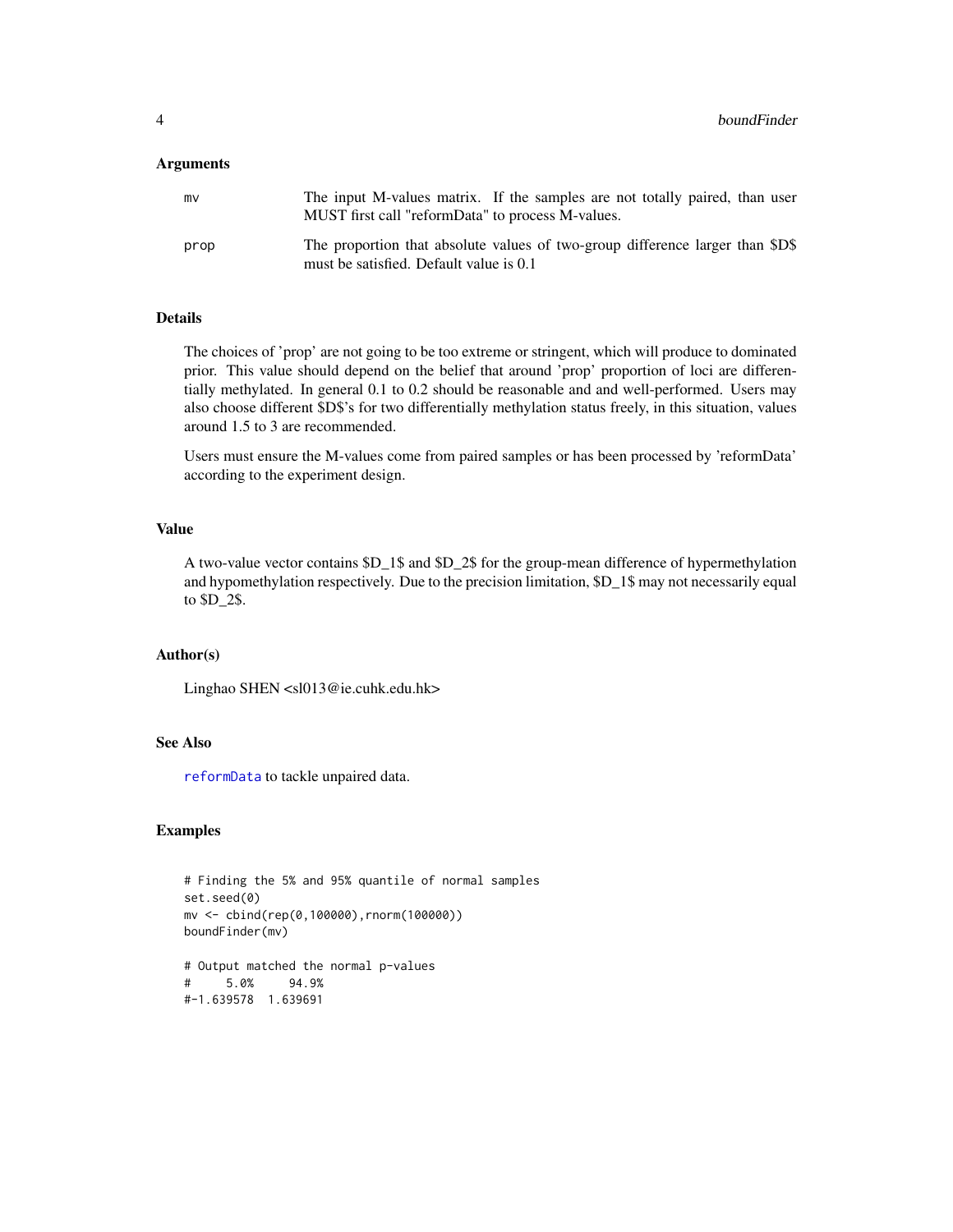<span id="page-4-1"></span><span id="page-4-0"></span>

## Description

Given the M-values and probe distance, this function calls Gibbs Sampler for estimating the parameters of non-homogeneous hidden Markov model.

#### Usage

```
DMRMark(mv, L = rep(1, nrow(mv)), starting = NULL,pd = NULL, initHeuristic = TRUE,
GSoptions = NULL)
```
## Arguments

| mv            | The input M-values matrix, NA is not allowed.                                                                                                                                                                                                                                          |
|---------------|----------------------------------------------------------------------------------------------------------------------------------------------------------------------------------------------------------------------------------------------------------------------------------------|
| L             | A vector to specify the distance between each probes in bp. $SL < 0$ \$ represents<br>change of chromosome. Default is $L = 1$ for all probes.                                                                                                                                         |
| starting      | A vector to specify the position to initial new chains. We suggest new chains<br>should be initiated at least at starting of new chromosome. When it is null, new<br>chains initiate at beginning and where $L > 100000$ or $L < 0$ .                                                  |
| pd            | A design matrix, which can be generated by 'stats::model.matrix'. If the M-<br>values are totally paired or single paired, just leave it to be NULL.                                                                                                                                   |
| initHeuristic | If set to TRUE, heuristics will be used for faster computation, which rely on<br>finding good initial value and then using less iterations. This will mask GS<br>controls parameters of 'GSoptions'. Recommended for getting some quick in-<br>sight about new study. Default it TRUE. |
| GSoptions     | List of prior parameters and GS control parameters. See Make GS options.                                                                                                                                                                                                               |

## Details

This function is the main functionality of this package. It takes the M-values and probe distance and calls Gibbs Sampler for estimating the parameters of non-homogeneous hidden Markov model. New chains will be initiated at positions specified in 'starting'. Depends on the scale of M-values, this function may take certain time to the GS. In this situation user may first set 'initHeuristic = TRUE' for a quick insight.

#### Value

The return value depends on 'GSoptions\$track'. In default situation ('GSoptions\$track = FALSE'), the return value is a list contains:

| theta   | A vector contains posterior means of non-DMC's control groups.                |
|---------|-------------------------------------------------------------------------------|
| mu      | A 2-by-2 matrix, each row corresponding to the paired posterior mean of DMCs. |
| sigma12 | A vector contains posterior means of variance of non-DMC's control groups.    |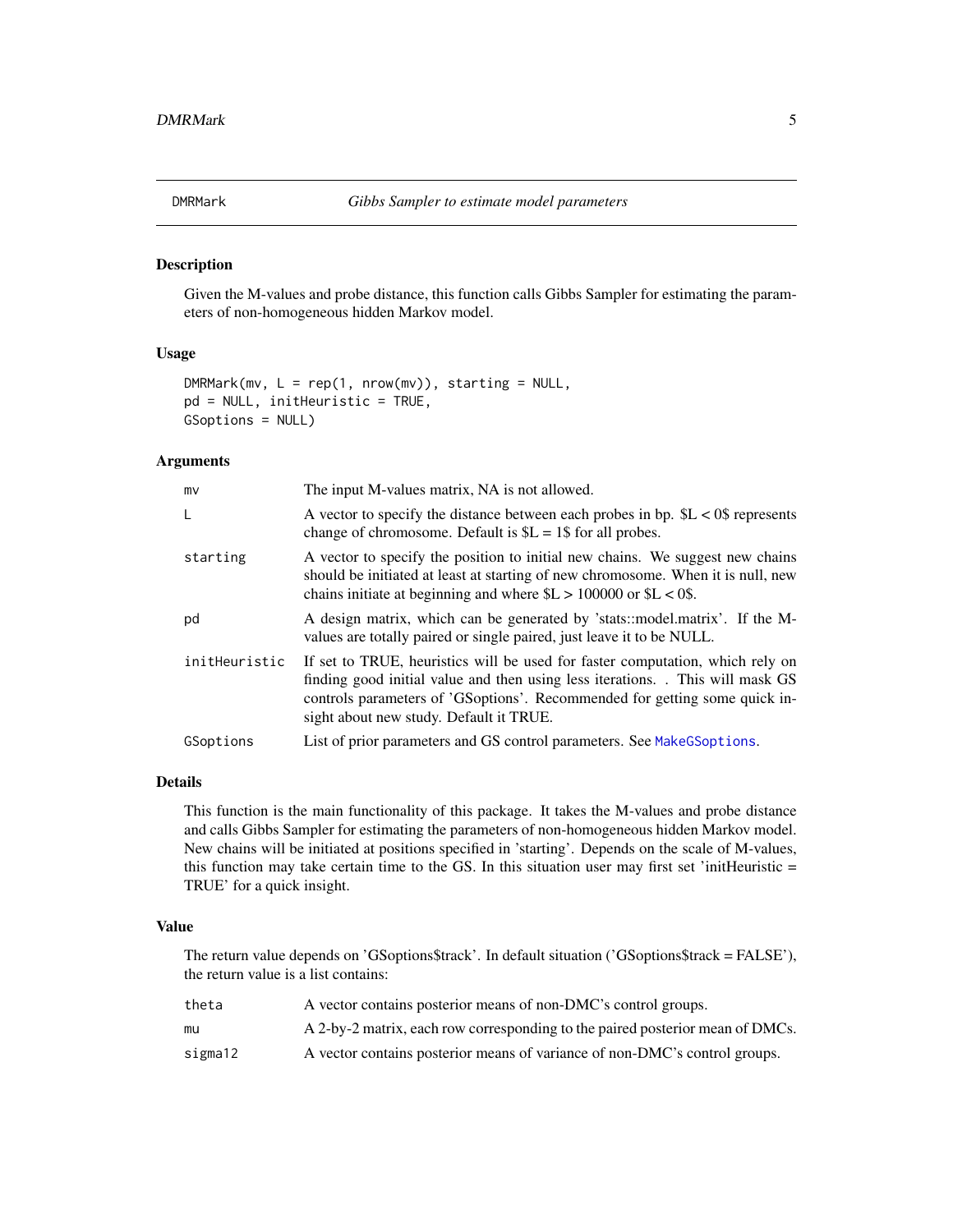<span id="page-5-0"></span>

| sigmaN  | Single value, the posterior mean of variance of non-DMC's between-group dif-<br>ference.                                                                                        |
|---------|---------------------------------------------------------------------------------------------------------------------------------------------------------------------------------|
| Sigma34 | An Array contains posterior means of DMC's Covariance.                                                                                                                          |
| charL   | Posterior means of characteristic length.                                                                                                                                       |
| init    | The probabilities of the initial states of all chains. Sum up to 1.                                                                                                             |
|         | If 'GSoptions\$track = TRUE', an additional dimension will be added to each<br>item of the list, and along this dimension user can retrieve the sample from each<br>iterations. |

## Author(s)

Linghao SHEN <sl013@ie.cuhk.edu.hk>

## See Also

See [MakeGSoptions](#page-8-1) for different prior parameters and Gibbs Sampler control parameters. See [DMRViterbi](#page-5-1) for interpreting the estimated parameters.

#### Examples

```
# DMRMark
# DMR detection performed on chr18 of a small BLCA dataset from TCGA
data(BLCA)
# Use a small subset
nprobe <- 500
# M-values
mv <- BLCA$mv[1:nprobe,]
# Distance between probes, L<0 indicates acorssing chromosomes
L = BLCA$distance[1:nprobe]
# Initialize new chain when probe distance too long
# or across different chromosomes
newChains <- which((L > 100000) | L < 0)
# The starting positions of new chains
starting <- c(1, newChains[-length(newChains)]+1)
# Run DMRMark with default options
pars <- DMRMark(mv, L, starting)
pars
```
<span id="page-5-1"></span>DMRViterbi *Viterbi algorithm to estimate posterior probabilities of DMRs.*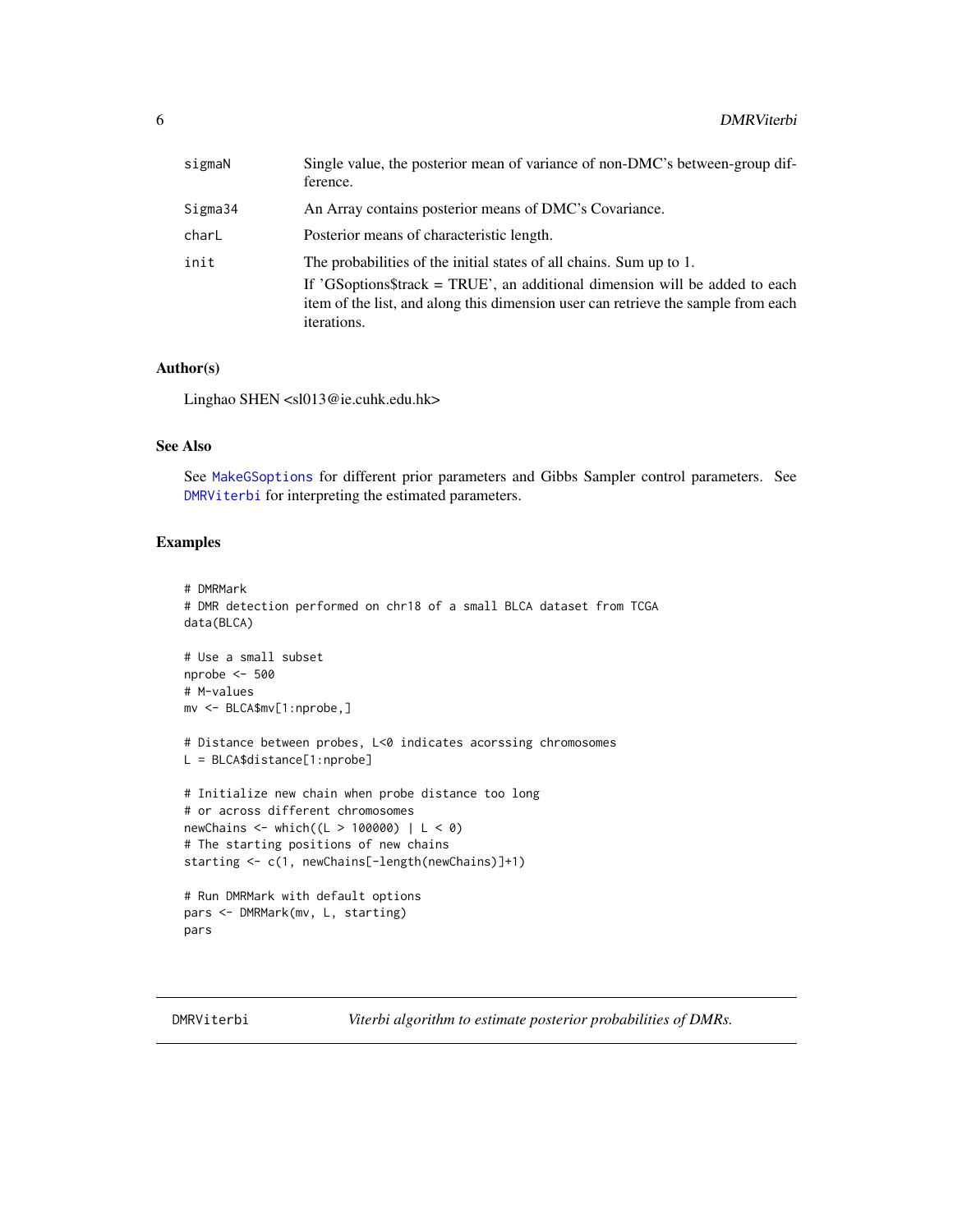## DMRViterbi 7

## Description

This function takes M-values and estimated parameters from 'DMRMark', then uses Viterbi algorithm for estimating states' posterior probabilities for each locus.

#### Usage

DMRViterbi(mv, pars, L = rep(1, nrow(mv)), starting = NULL, pd = NULL, region = TRUE, orderBy = c("max", "mean", "median", "min"), VitP = NULL)

## Arguments

| mv       | The input M-values matrix, NA is not allowed.                                                                                                                                                                                                                                                      |
|----------|----------------------------------------------------------------------------------------------------------------------------------------------------------------------------------------------------------------------------------------------------------------------------------------------------|
| pars     | The list of model parameters. Getting by calling 'DMRMark'.                                                                                                                                                                                                                                        |
| L        | A vector to specify the distance between each probes in bp. $L < 0$ \$ represents<br>change of chromosome. Default is $SL = 1\$ for all probes.                                                                                                                                                    |
| starting | A vector to specify the position to initial new chains. We suggest new chains<br>should be initiated at least at starting of new chromosome. When it is null, new<br>chains initiate at beginning and where $L > 100000$ or $L < 0$ .                                                              |
| pd       | A design matrix, which can be generated by 'stats::model.matrix'. If the M-<br>values are totally paired or single paired, just leave it to be NULL.                                                                                                                                               |
| region   | If set to TRUE, this function returns the regions formed by Viterbi posterior<br>states. Otherwise, it returns posterior probabilities and states for individual loci.<br>Default is TRUE.                                                                                                         |
| orderBy  | Only enabled when 'region = TRUE'. Order the regions by which statistics?<br>Choice include 'max', 'mean', 'median' and 'min', which orders the regions by<br>the maximum, geometric mean, median or minimum of the posterior probabili-<br>ties in each region respectively. Default is 'max'.    |
| VitP     | Only enabled when 'region = FALSE'. The minimum posterior probabilities<br>required to be the DMC states. A locus with DMC's posterior probability lower<br>than 'VitP' will in the non-DMC states with highest probabilities. When set to<br>NULL, simply return the MAP states. Default is NULL. |

### Value

If 'region = FALSE', the return value is a list contains:

| states                                                                         | The MAP methylation status satisfies the 'VitP'.                                                      |  |
|--------------------------------------------------------------------------------|-------------------------------------------------------------------------------------------------------|--|
| deltas                                                                         | The matrix with each row corresponds to the posterior probabilities of each locus<br>in which states. |  |
| If 'region = TRUE', the return value is a dataframe with the following fields: |                                                                                                       |  |
| begin                                                                          | Beginning of each region. In probe index.                                                             |  |
| ending                                                                         | Ending of each region. In probe index.                                                                |  |
| MAP_state                                                                      | The MAP state of each region.                                                                         |  |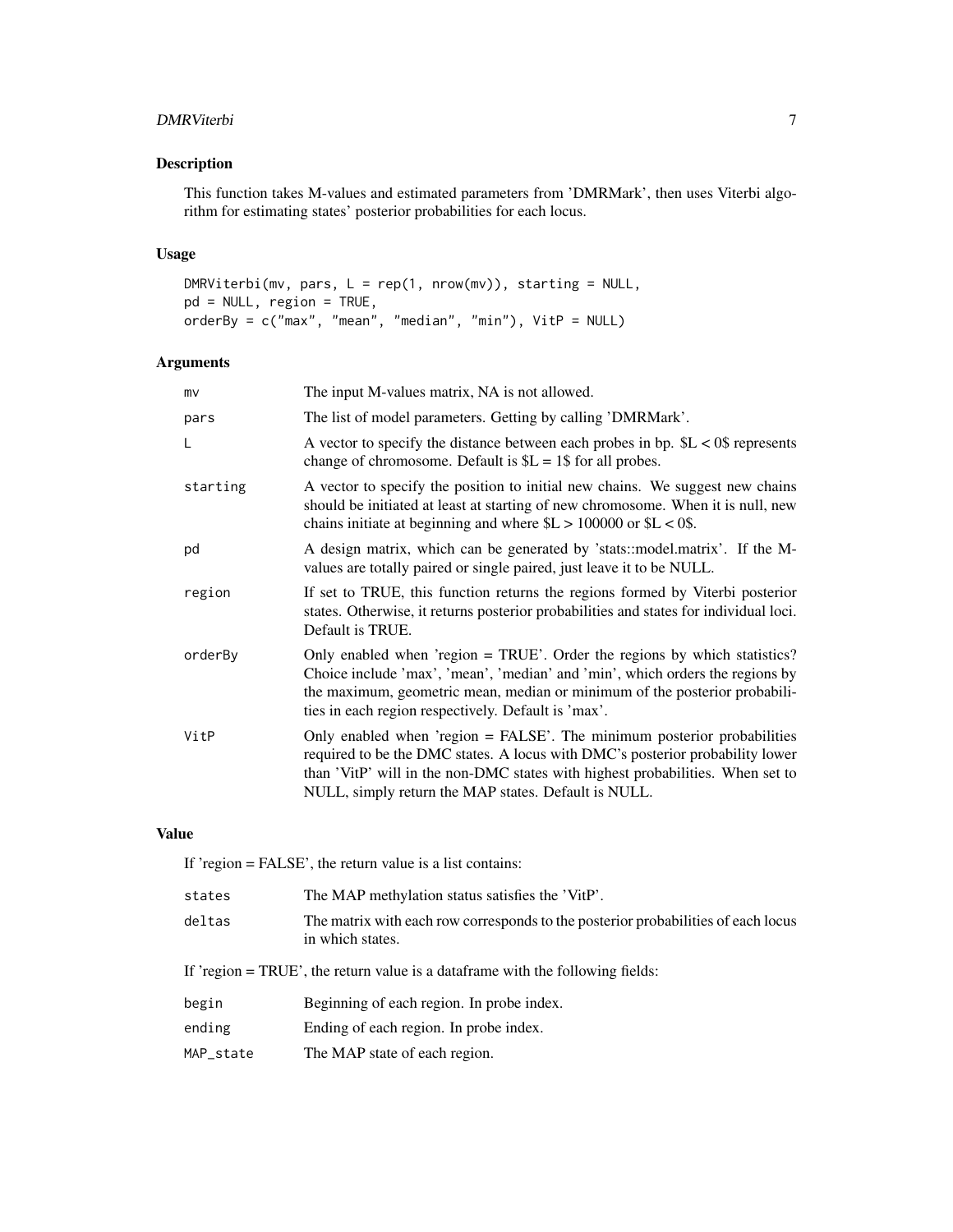<span id="page-7-0"></span>

| minVP  | The minimum Viterbi posterior probability of the MAP state in each region              |
|--------|----------------------------------------------------------------------------------------|
| meanVP | The geometric mean of Viterbi posterior probability of the MAP state in each<br>region |
| maxVP  | The maximum Viterbi posterior probability of the MAP state in each region              |
| midVP  | The median Viterbi posterior probability of the MAP state in each region               |
|        |                                                                                        |

## Author(s)

Linghao SHEN <sl013@ie.cuhk.edu.hk>

#### See Also

See [DMRMark](#page-4-1) about model parameter estimation

#### Examples

```
# DMRViterbi
# DMR detection performed on chr18 of a small BLCA dataset from TCGA
data(BLCA)
# Use a small subset
nprobe <- 500
# M-values
mv <- BLCA$mv[1:nprobe,]
# Distance between probes, L<0 indicates acorssing chromosomes
L = BLCA$distance[1:nprobe]
# Initialize new chain when probe distance too long
# or across different chromosomes
newChains <- which((L > 100000) | L < 0)
# The starting positions of new chains
starting <- c(1, newChains[-length(newChains)]+1)
# Run DMRMark with default options
pars <- DMRMark(mv, L, starting)
# Get the posterior of being certain states
results <- DMRViterbi(mv, pars, L, starting)
head(results)
```
FullSample *Function implementing Gibbs Sampler with old-version interface*

## Description

This function implements Gibbs Sampler for estimating model parameters, but with the old version interface. This function remains callable just for backward compatibility, and not going to be used by new users.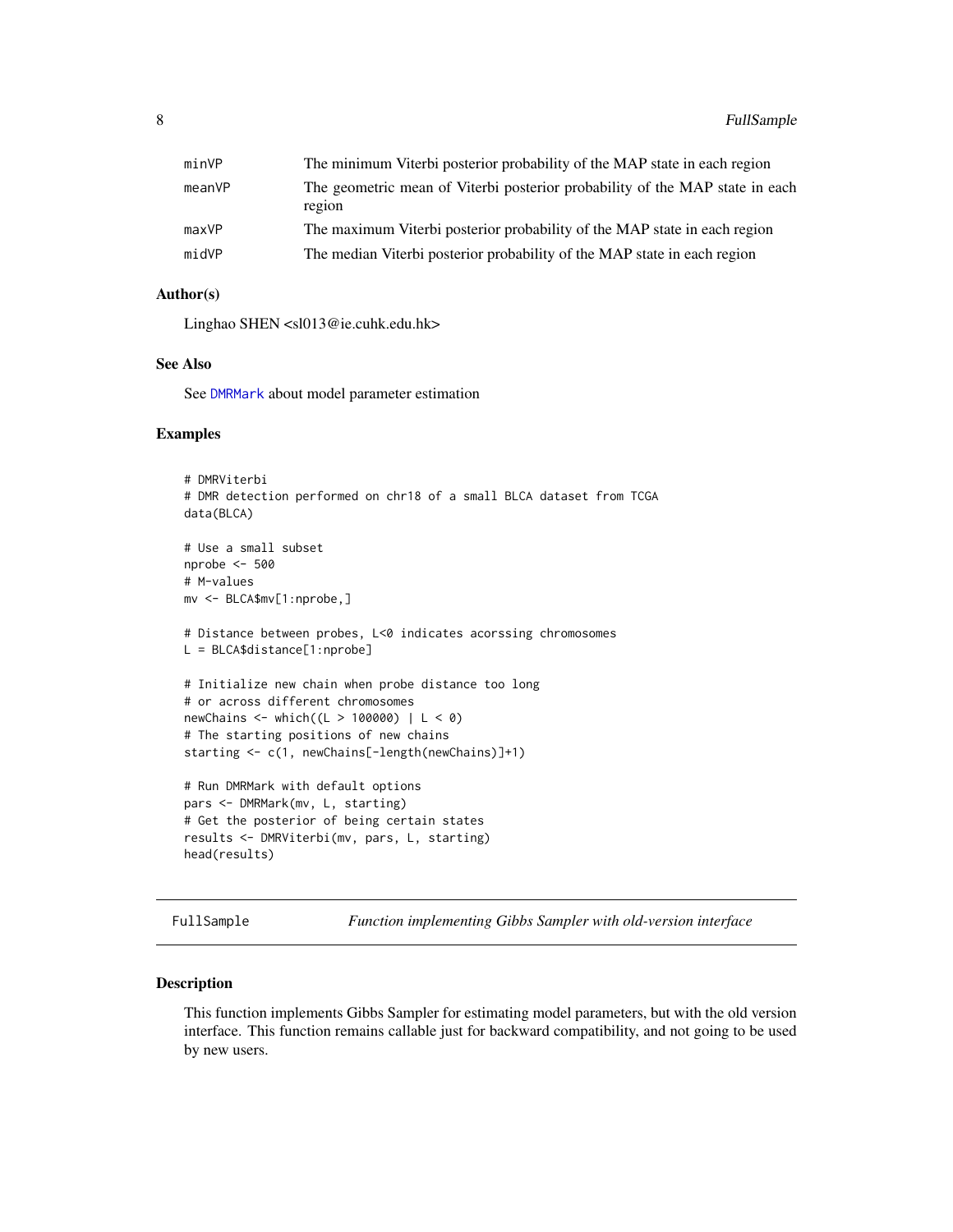## <span id="page-8-0"></span>MakeGSoptions 9

## Details

This function not going to be used by new users.

#### Author(s)

Linghao SHEN <sl013@ie.cuhk.edu.hk>

<span id="page-8-1"></span>

| MakeGSoptions | Encapsulate prior parameters and Gibbs Sampler (GS) control pa- |
|---------------|-----------------------------------------------------------------|
|               | rameters                                                        |

#### Description

This function encapsulate prior parameters and Gibbs Sampler control parameters. All parameters with initial values. The encapsulation is for easy initiating, managing and passing of parameters.

#### Usage

```
MakeGSoptions(pi0 = c(100, 100, 5, 5),
  cmu0 = c(11.5, 11.5, 8, 8),theta0 = c(-3, 2),
 mu0 = matrix(c(-2, 2, 2, -2), 2, byrow = TRUE),kappa0 = c(50, 50, 5, 5),
 nu0 = rep(4, 2),A0 = array(rep(c(2, 0.8, 0.8, 4), 2),dim = c(2, 2, 2),
  alpha12N = rep(40, 3),
 beta12N = rep(60, 3),D_{mu} = rep(-2, 2),chi-alpha = 0.2, #This and above for priors
 burnin = 500, #This and below for Gibbs Sampler Control
  nsamples = 100,
  sampleSep = 10,
  onHM = TRUE,track = FALSE,verbose = FALSE)
```
## Arguments

| pi0    | Length-4 vector, the concentration of Dirichlet distribution. Prior of initial<br>states.                                                                                         |
|--------|-----------------------------------------------------------------------------------------------------------------------------------------------------------------------------------|
| cmu0   | Single value, the mean of Normal distribution. Prior of characteristic length.                                                                                                    |
| theta0 | Length-2 vector, each value is the mean of a Normal distributions. Priors for<br>means of control groups of two non-differentially methylated CpG sites (non-<br>DMCs) responses. |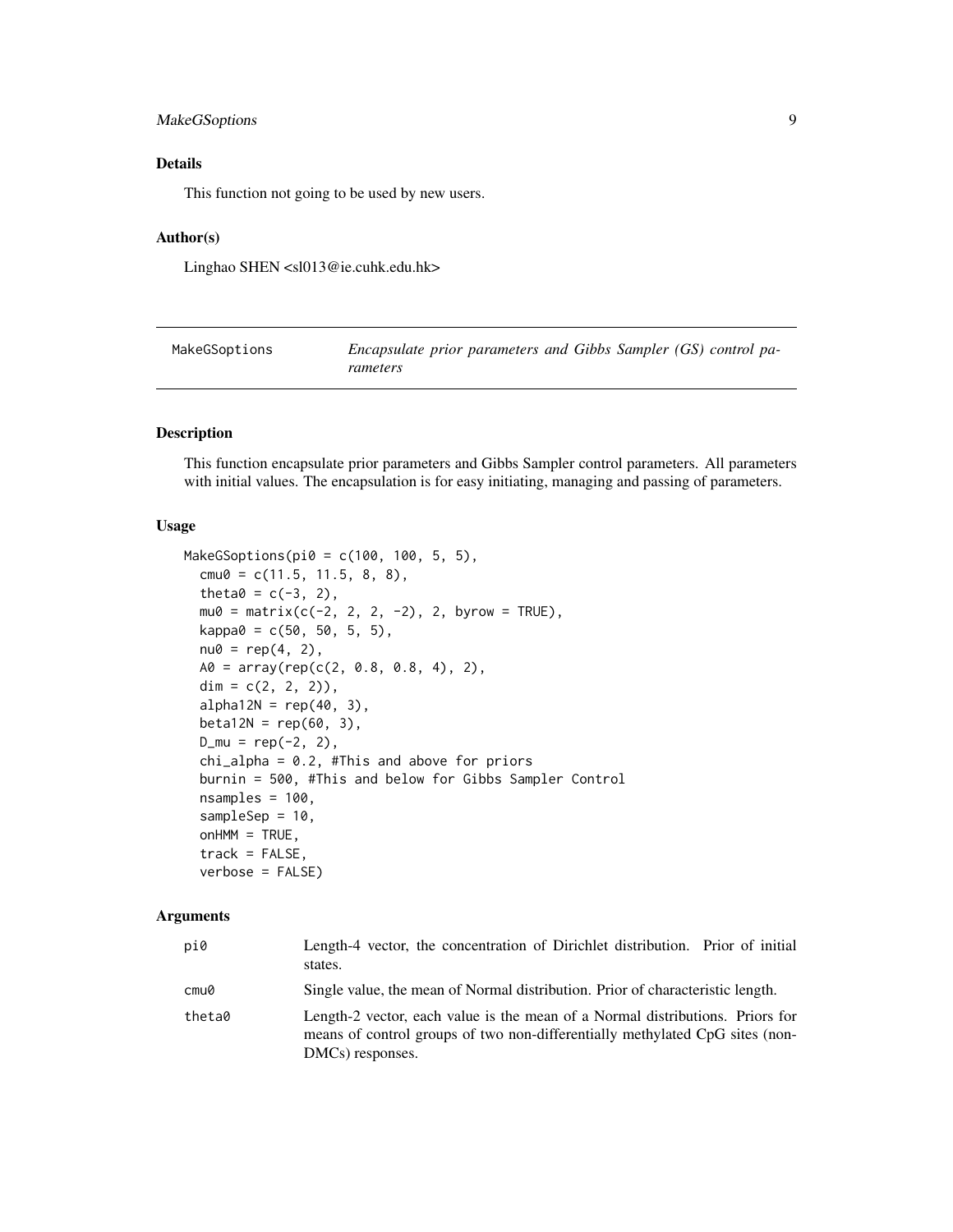<span id="page-9-0"></span>

| mu0       | 2-by-2 matrix, each row is the means of a bivariate Normal distributions. Priors<br>for means of two DMCs responses                                                                                                                                                                                     |
|-----------|---------------------------------------------------------------------------------------------------------------------------------------------------------------------------------------------------------------------------------------------------------------------------------------------------------|
| kappa0    | Length-4 vector, each value is the prior observation number of Normal-Inverse-<br>Gamma (NIG) or Normal-Inverse-Wishart (NIW) depends on the corresponding<br>state.                                                                                                                                    |
| nu0       | Length-2 vector, each value is the degree of freedom of an IW distribution. Pri-<br>ors for covariance of DMC responses.                                                                                                                                                                                |
| A0        | 2-by-2-by-2 array, each 2-by-2 matrix along the third dimension is the scale<br>matrix of an IW distribution. Priors for covariance of DMC responses.                                                                                                                                                   |
| alpha12N  | Length-3 vector, each value is the shape of an IG distribution. Priors for variance<br>of non-DMC responses.                                                                                                                                                                                            |
| beta12N   | Length-3 vector, each value is the rate of an IG distribution. Priors for variance<br>of non-DMC responses.                                                                                                                                                                                             |
| $D_{mu}$  | Length-2 vector, each value is the minimum distance between two group means<br>of DMCs. Prior for truncating the means of bivariate normals of DMC's re-<br>sponses.                                                                                                                                    |
| chi_alpha | p-value of chi-square distribution with 2 degrees of freedom. Prior for truncating<br>the covariant matrices of bivariate normals of DMC's responses.                                                                                                                                                   |
| burnin    | Number of iterations for burn-in. Gibbs Sampler control parameter. Default is<br>500.                                                                                                                                                                                                                   |
| nsamples  | Number of samples to compute the point estimators. Gibbs Sampler control<br>parameter. Default is 100.                                                                                                                                                                                                  |
| sampleSep | Only keep every 'sampleSep'-th samples to estimate point estimators. Gibbs<br>Sampler control parameter. Default is 10.                                                                                                                                                                                 |
| onHMM     | Set to FALSE will disable HMM, and reduce to simple clustering of Mixture<br>Model. Gibbs Sampler control parameter. Default is TRUE.                                                                                                                                                                   |
| track     | Set to TRUE will make DMRMark return all samples from the beginning of<br>burn-in to the end of sampling instead of point estimators. Useful for inspecting<br>convergence. Please know well about this issue before you decide to set it to<br>TRUE. Gibbs Sampler control parameter. Default is TRUE. |
| verbose   | Set to TRUE to show the details when running the Gibbs Sampler. Gibbs Sam-<br>pler control parameter. Default is FALSE.                                                                                                                                                                                 |

## Value

Simply a list with all items are the same with input. Just an encapsulation.

## Author(s)

Linghao SHEN <sl013@ie.cuhk.edu.hk>

## See Also

[DMRMark](#page-4-1)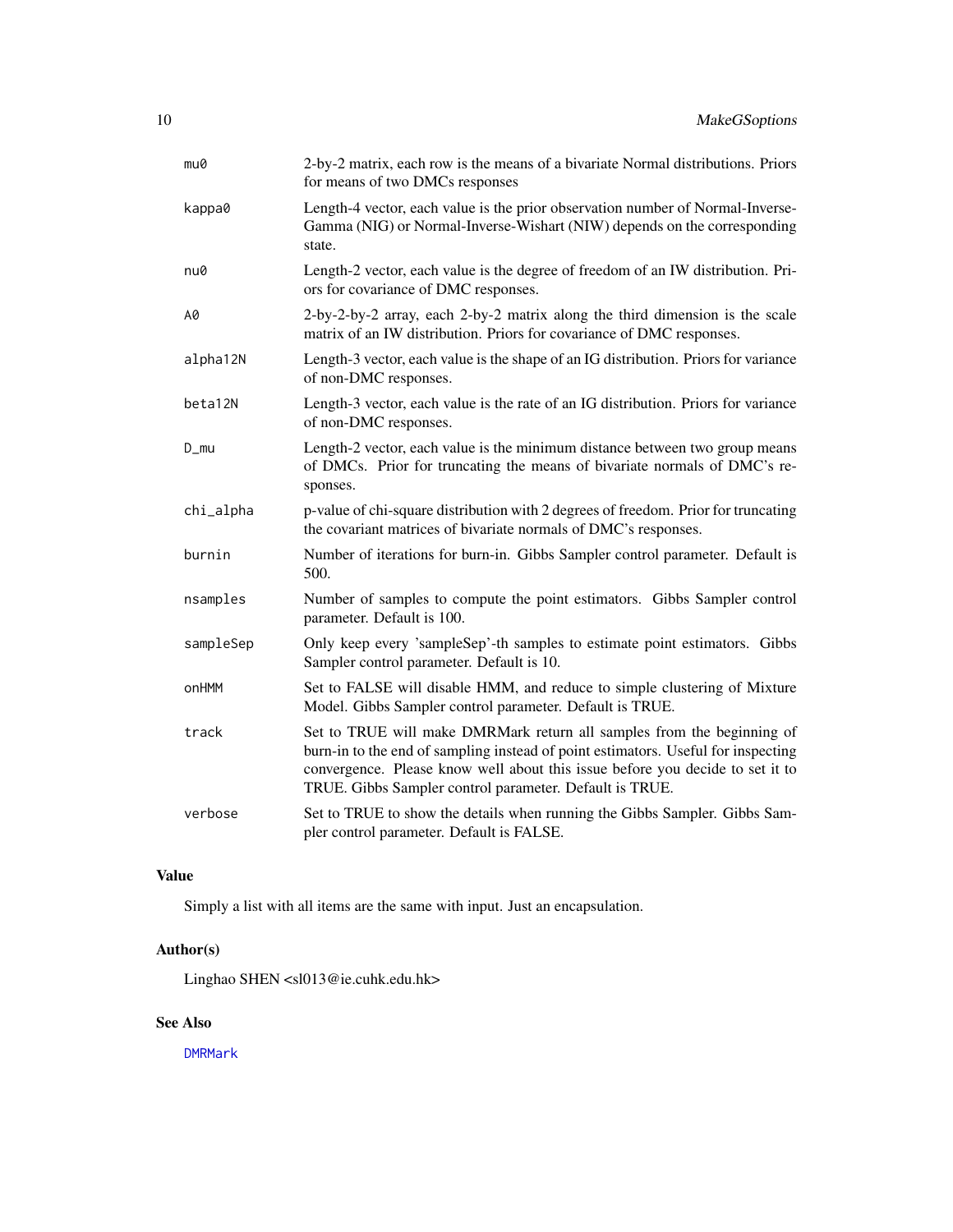#### <span id="page-10-0"></span>mvScatter 11

## Examples

```
# MakeGSoptions
opts <- MakeGSoptions()
```
mvScatter *Visualize the distributions of M-value pairs from differentially methylated CpG sites (DMC) or non-DMCs*

## Description

Given the M-values, True DMCs and optional the experiment design, plot the scatter plot of Mvalues. DMCs are marked by red daggers and non-DMCs by green circles.

#### Usage

mvScatter(mv, isDMC, pd = NULL, nPlot = 5000)

## Arguments

| mv    | The input M-values matrix, NA is not allowed.                                                                                                        |
|-------|------------------------------------------------------------------------------------------------------------------------------------------------------|
| isDMC | A binary vector corresponding to each row of 'mv'. 0 indicates non-DMC and<br>1 for DMC.                                                             |
| pd    | A design matrix, which can be generated by 'stats::model.matrix'. If the M-<br>values are totally paired or single paired, just leave it to be NULL. |
| nPlot | The maximum number of loci to be plotted. Using too large value will lead to<br>messy scatter and long execution time. Default is 5000.              |

## Value

This function only generates a figure and has no return value.

## Author(s)

Linghao SHEN <sl013@ie.cuhk.edu.hk>

## Examples

```
# mvScatter
data(BLCA)
mvScatter(BLCA$mv, BLCA$truth, nPlot = 10000)
```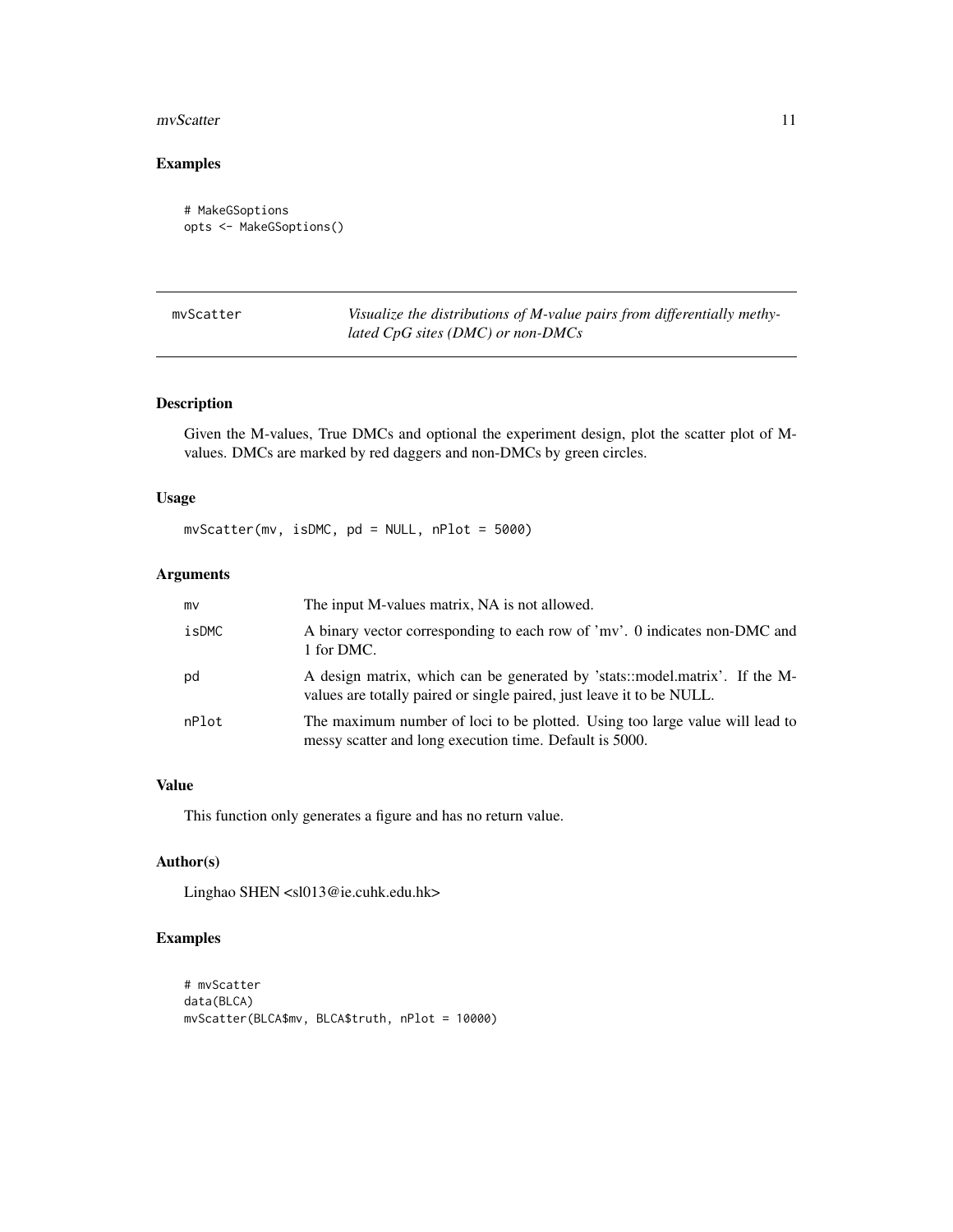#### Description

Reform M-values into a matrix with two columns representing matched control and case groups. It concatenate M-values pair-by-pair based on the design matrix.

#### Usage

reformData(mv, pd=NULL)

## Arguments

| mv | The input M-values matrix, NA is not allowed.                               |
|----|-----------------------------------------------------------------------------|
| pd | A design matrix, which can be generated by 'stats::model.matrix'. If the M- |
|    | values are totally paired or single paired, just leave it to be NULL.       |

## Value

A matrix with two columns representing matched control and case groups. If a sample has no paired sample in another group (say group B), then the values in group B will be represented by NA.

#### Author(s)

Linghao SHEN <sl013@ie.cuhk.edu.hk>

## Examples

# Assume the values come from Tumor is 10 larger than those from Normal.

```
# The case with totally paired data
mv1 <- matrix(1:20,5)
reformData(mv1)
```

```
# The case with One more sample from Tumour group
# The second Tumour sample is the extra one
mv2 <- matrix(1:25,5)
mv2[, 2] <- mv2[, 2] + 5
patient \leq factor(c(1,3,1:3))
type = c(rep("Normal",2),rep("Tumour",3))
pd <- model.matrix(~patient + type + 0)
reformData(mv2, pd)
```